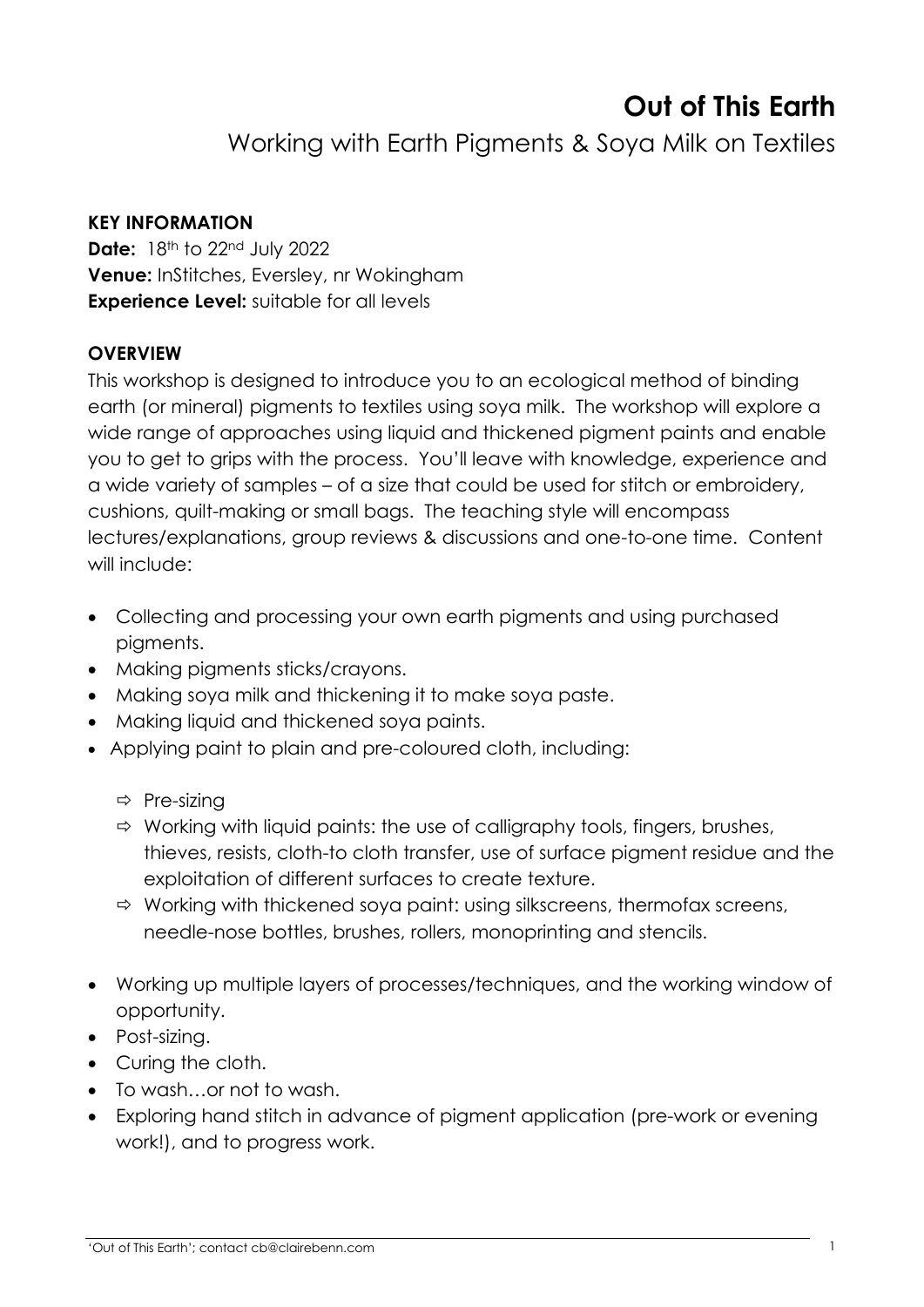### **WORKSHOP HOURS**

Monday; arrive for a 9.30am start, close at 5.00pm. Tuesday to Thursday: 9am to 5pm. Friday: 9am to 4pm.

#### **SUPPLIES ON-SITE**

All media is included in the workshop fee and will include use of the following media and materials:

- Soya beans
- Earth Pigments
- Handouts: 70-pages, illustrated and bound.
- Tools: a selection of tools for general use throughout the workshop.
- Threads: Claire will supply a selection of hand stitching threads, but you'll see you've been asked to bring some yourself.

#### **WHAT TO BRING**

#### **CLOTH**

I have provided details of some cloth and thread suppliers at the end of this document. The cloth must be of natural fibre and for the processes being used, I recommend a medium-to-heavy weight of bleached or unbleached linen (not upholstery weight) or a 7.5oz cotton canvas. It's worth having both as each respond differently to different processes. DO NOT leave things to the last minute when ordering – Whaleys orders can take up to 2 weeks to arrive and don't rely on Ikea to always have unbleached linen in stock. Plus, the cloth must be scoured to remove the sizing in advance of the workshop (unless it's sold as pre-washed), so give yourself time to do that.

- Linen: Ikea sell a decent unbleached linen at around £8 per metre, which is 150cm wide and of a medium weight.
- **Linen:** [www.dalstonmillfabrics.co.uk;](http://www.dalstonmillfabrics.co.uk/) Mourne Irish Linen, Ivory rather than the White. £10 a m.
- **Cotton canvas:** 7.5oz cotton canvas (2m wide, Ref. CC31A) is available from Whaleys of Bradford.
- **Medium-weight calico:** this can be an interesting cloth to use for some processes but is optional. Easily available, also sold by Whaleys.

OR

• If you live near the studio, you can buy and collect the canvas and calico from InStitches at £7.00/m. If you choose this option, please do not leave it until the last minute because you will still need to take it home for scouring! We can also sell you a small quantity of soda ash for the scouring process.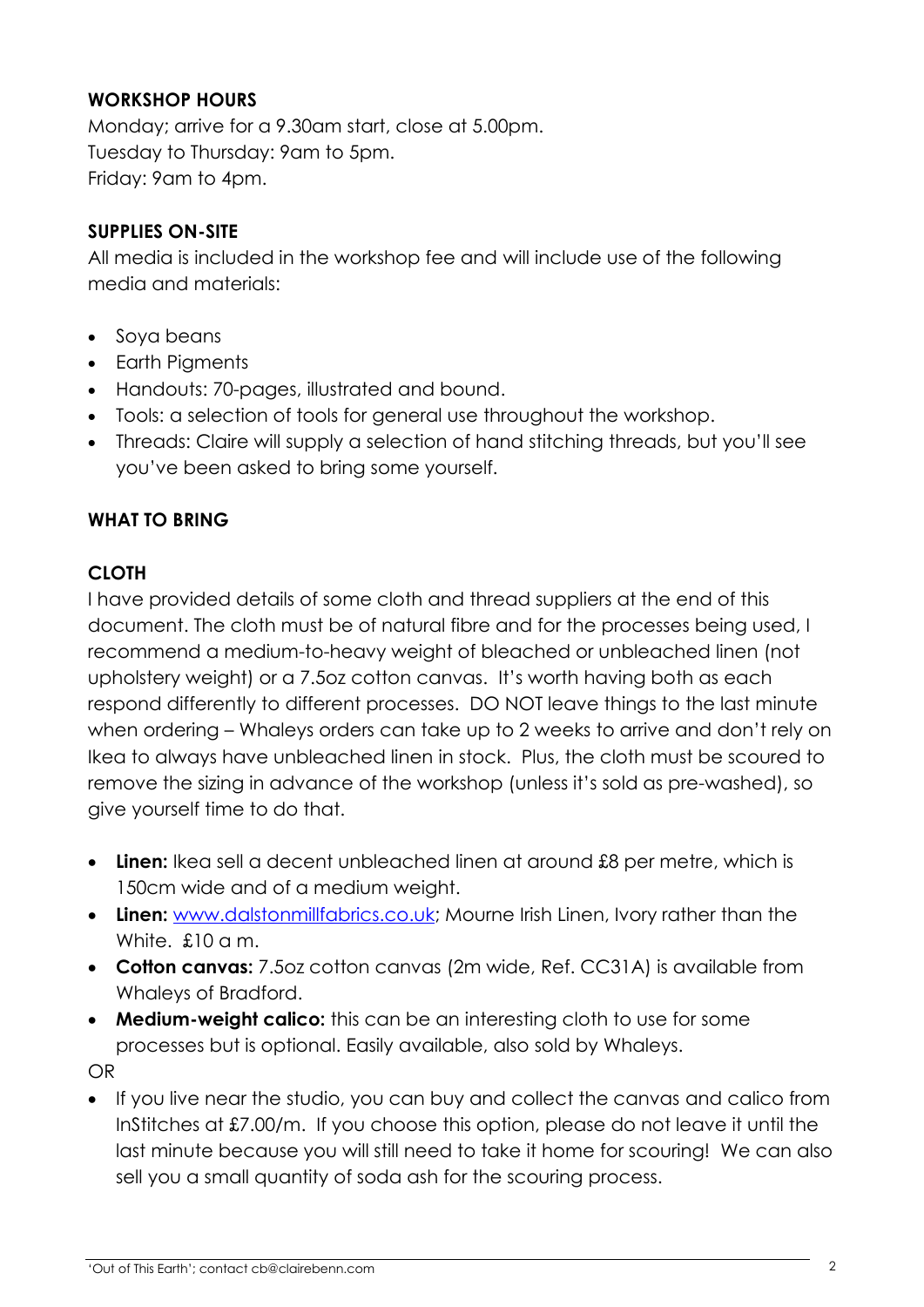To buy canvas and/or calico and soda ash please email Hazel: [hazel@institchestextilecourses.co.uk](mailto:hazel@institchestextilecourses.co.uk)

### **You will need 5m in total and I recommend:**

3m of medium-weight linen 2m of 7.5oz cotton canvas A half or one metre of medium-weight calico (optional)

## **To scour:**

- Load between 2 to 4m of cloth (depending on weight and width) in to the washing machine: don't over-fill as the cloth needs to be able to move about. Close the door and then..,
- Dissolve 150-200ml of soda ash (sodium carbonate) in some warm (not cold, not hot) water and pour this into the detergent dispenser. Sodium carbonate is available from swimming pool suppliers. DO NOT use household washing soda. If you cannot obtain sodium carbonate, just use detergent.
- Add a small squirt of hand-wash detergent into the dispenser.
- Wash at 60ºC or hotter, but not cooler.

We'll initially be working to sample sizes of 50 x 50cm (there or thereabouts – a little smaller won't matter, but not larger). But, please don't cut your cloth in advance, as there will be size options.

## **PLASTIC**

Many processes will be done on top of smooth, un-creased sheet plastic which must be of a size to fit the tables, so 1.25 x 2.25m. You will need at least 2 pieces and your options include:

- Buy from InStitches on the day: the studio have stocks of un-creased, smooth sheet plastic at 1m wide (it's actually 2m wide with a crease down the middle and costs £4.50/m). You'll need 2.5m @ £4.50/m (then you can cut it in half down the crease). Please let InStitches know you want this option: [hazel@institchestextilecourses.co.uk](mailto:hazel@institchestextilecourses.co.uk)
- PVC tablecloth; in plain or clear. John Lewis sells clear PVC by the metre at £6pm. Product code is 67420801. Or simply google PVC by the metre and you'll find plenty of suppliers online – look for 300-400micron weight. Buy 4.5-5m. Ask for it to be delivered rolled and store rolled to avoid creases.

#### **AND THE REST…**

• 50g of soil from your environment. Please DO NOT choose soil that is rich in organic matter, we need plain old 'dirt'; silty, sandy, chalky, clay – doesn't matter.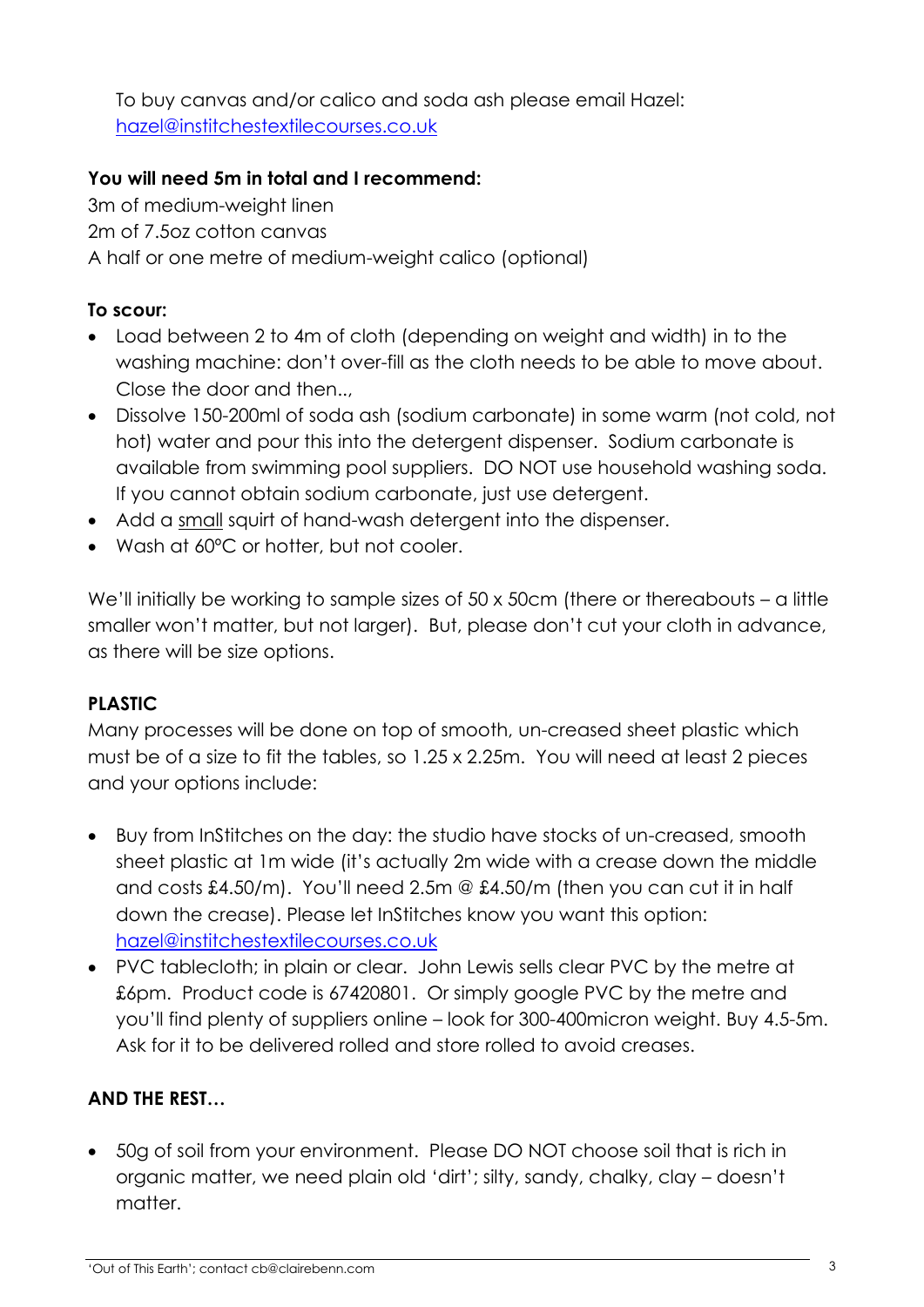- A drop cloth: this is a piece of sturdy cloth such as 7.5oz canvas or cotton drill, used to cover your worktable for specific approaches. Your drop cloth needs to **measure 1.5 x 2.25m** once hot-washed and shrunk. *Note:* InStitches can supply drop cloth cotton on-site, £6/m, please let InStitches know by email [hazel@institchestextilecourses.co.uk](mailto:hazel@institchestextilecourses.co.uk) or you can order from Whaleys (Cotton Drill Loomstate, Ref CC12, see previous page)
- One empty beer or soft drink can, rinsed out (we'll be using this to make a calligraphy/mark-making tool).
- One small box of ball-headed or T pins.
- A sewing kit with a variety of needle sizes, a small pair of scissors, thimble if you use one, a stitch ripper.
- Thread: hand stitching thread in 'earthy' colours such as rust orange, burnt red, yellow ochre, unbleached/natural, cream, brown, charcoal, black. Choose something similar to a cotton Perlé 12 or a 2-3 ply linen (see supplier list).
- Cloth apron (or wear the equivalent of gardening/decorating clothes).
- Notebook (for those who like to take notes).
- 1 x black Sharpie/laundry pen to label your samples.
- Pen and pencil.
- Comfortable, rubber-soled shoes (think concrete floor).
- A camera as it's useful to record work-in-progress.
- 4 bricks or large'ish rocks; if we have the opportunity to dry outside, you'll use these to weigh down the plastic sheets. Just leave them in the boot of your car. If you're not travelling by car, don't worry – we have some at the studio!

# **HOMEWORK - BEFORE OR DURING THE WORKSHOP**

- Please prepare a small sample of hand stitch before the workshop or if you're staying away from home, this can be done in the evening after workshop hours.
- Tear or a cut a 10cm strip across the selvedge width of your fabric to get a long, thin length of between 1.3 - 2m depending on the selvedge width.
- Using something like a Cotton Perlé 12 or a 2-3 ply linen thread in a toning colour, hand stitch about 20-30cm of this length; ladder stitch, running stitch, herringbone etc., but nothing too close or satin-stitched.
- We will apply liquid soya paint to the stitched area during the workshop and the rest of the length can be used as a continuous sample thereafter.

# **If you have any questions about the workshop content or supplies, please email Claire direct at cb@clairebenn.com. If you have queries about the venue, accommodation or dietary requirements please email InStitches:**

[hazel@institchestextilecourses.co.uk](mailto:hazel@institchestextilecourses.co.uk) 

## **SUMMARY OF SUPPLIER INFORMATION**

• **Whaleys of Bradford:** [www.whaleys-bradford.ltd.uk:](http://www.whaleys-bradford.ltd.uk/) 7.5 oz cotton canvas (ref CC31A), cotton drill loomstate for dropcloths (ref CC12).